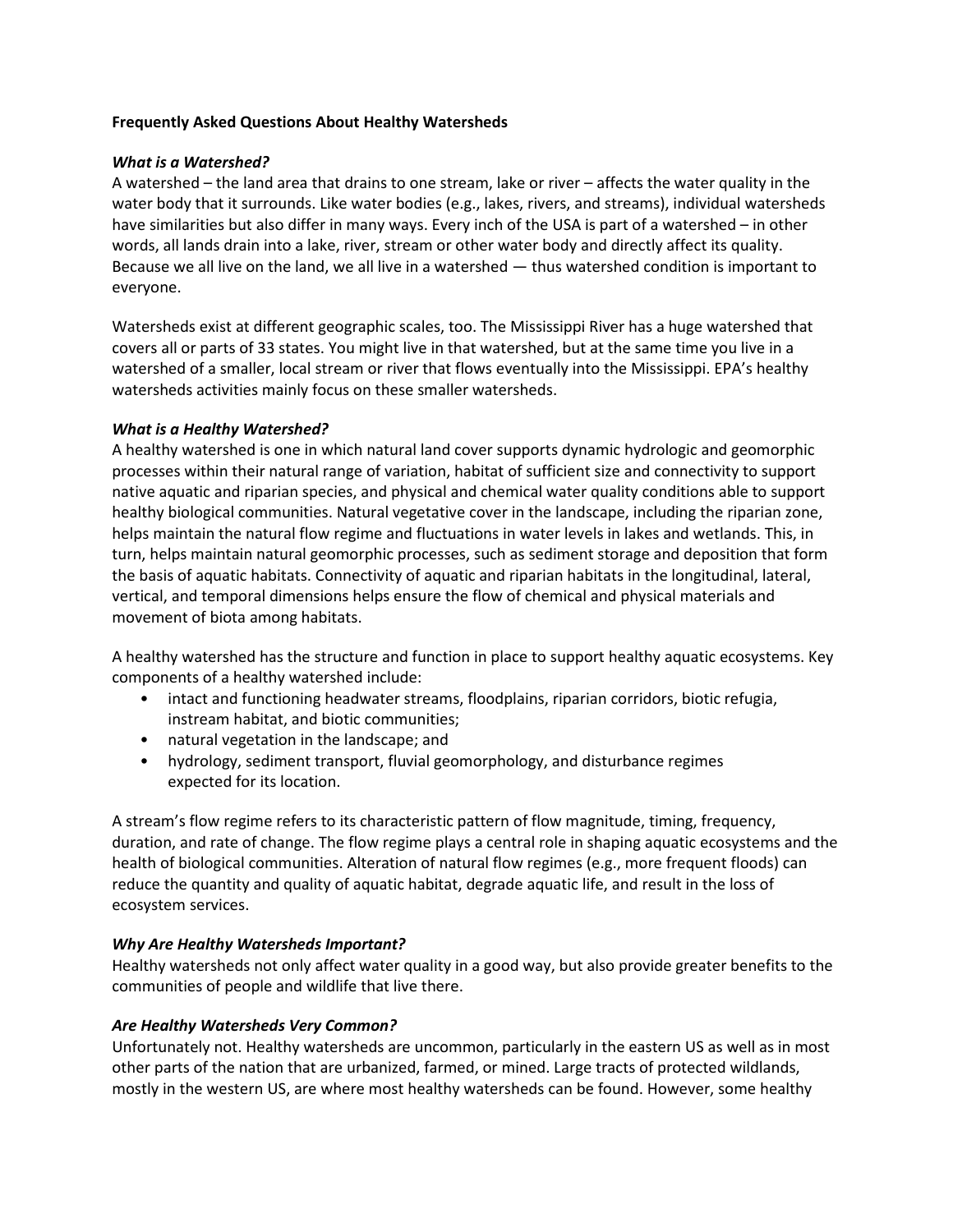watersheds exist in many regions of the country where water pollution has been prevented or well controlled and communities maintain the benefits of their clean waterways.

### *Why is EPA Concerned with Healthy Watersheds?*

One of EPA's most important jobs is to work with states and others to achieve The Clean Water Act's primary goal – restore and maintain the integrity of the nation's waters. Despite this law's many pollution control successes, tens of thousands of streams, rivers and lakes have been reported as still impaired. The great majority of these involve pollution sources in their watersheds – the land area that surrounds and drains into these waters. Knowing the conditions in watersheds is crucial for restoring areas with degraded water quality, as well as protecting healthy waters from emerging problems before expensive damages occur. Achieving the Clean Water Act's main goal depends on having good information about watersheds – their environmental conditions, possible pollution sources, and factors that may influence restoration and protection of water quality. EPA is investing in developing scientifically sound and consistent data sources, and making this information public and easily accessible to the wide variety of our partners working toward clean and healthy waters.

## *How Might Healthy Watersheds Affect Me?*

You may potentially benefit from healthy watersheds in numerous ways, generally unseen and unrecognized by the average citizen. Healthy watersheds are to credit for virtually any high quality outdoor recreation sites involving the use of lakes, rivers, or streams. Great fishing opportunities are usually due to healthy watersheds surrounding the waters that people love to fish. Your drinking water, if it comes from a surface water source, might be substantially less expensive to treat if a healthy watershed around the water source filters pollution for free. Your property values may be higher, if you are fortunate enough to reside near healthy rather than impaired waters. You and your community's quality of life may be better in these and other ways due to healthy watersheds; now, imagine how unhealthy watersheds might affect you as well.

### *How is a Healthy Watershed Identified?*

There are literally hundreds of watershed characteristics (such as environmental traits, sources of degradation, and community factors) that may influence environmental health and quality of life, for better or worse. Identifying and comparing these characteristics is known as watershed assessment. This process is the main way to compare watershed condition across large areas such as states, and find the healthy watersheds among the rest.

### *What is Evaluated in a Healthy Watersheds Assessment?*

EPA's process for assessing healthy watersheds looks at small scale watersheds – either Catchments (which average about one square mile in area) or HUC12 watersheds (which average about 35 square miles in area). The factors for describing and comparing watersheds, called indicators, are selected specifically for the area of the country being studied. Although custom selections of indicators are made to suit the study area, all assessments develop a comparative index of watershed health and index of watershed vulnerability. These complementary indices help states and other users find out where the healthiest watersheds are, and also what their level of vulnerability might be.

### *How Much Healthy Watersheds Assessment has been Done in the US?*

Several states have developed statewide assessments of their healthy watersheds on their own over the past decade. EPA as well has partnered with states and watershed groups in several additional locales to generate more statewide watershed assessments. However, many states remain where there are no